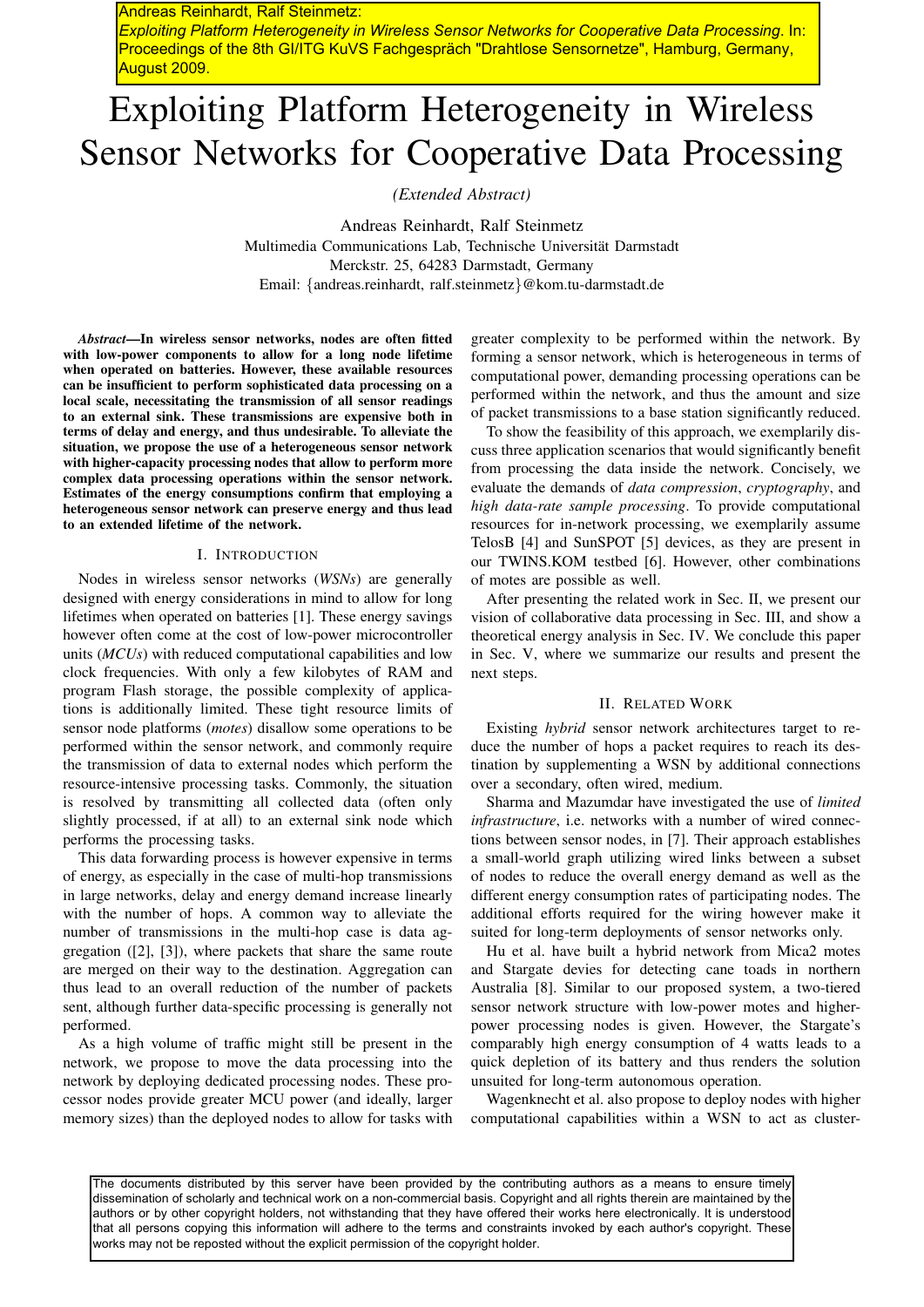heads for *sensor subnetworks*, i.e. partitions of the sensor network [9]. They use embedded systems with a 233 MHz clock frequency and 128 megabytes of RAM as the backbone to interconnect the sensor subnetworks through a wireless mesh network. Although deploying additional gateways allows for shorter multi-hop routes, the energy savings are possibly counterbalanced by the greater energy requirements of the gateways, which are not analyzed in detail in the paper.

A different approach to shift computational tasks into the network is the use of mobile agents. In such networks, data is not forwarded to an external sink, but instead, the processing application (the *mobile agent*), including its state variables, are sent to the node and executed locally [10]. As all process context data are contained within the agent, it can be supplied with input data at one node, while the processing can be performed at a different, more powerful, system. We thus consider it a well-suited supplement to migrate tasks between nodes.

Further dimensions of heterogeneity have been analyzed, such as heterogeneous link qualities ([11], [12]), or energy level heterogeneity [11]. The authors however focus on means to alleviate heterogeneity rather than exploit it.

# III. COLLABORATIVE DATA PROCESSING

Often, motes are too weak to perform computationally intensive tasks locally, or do at least not provide sufficient energy budgets to perform the demanding operations numerous times during their battery lifetime. Especially in the presence of low-power 8-bit microcontroller units (*MCUs*), operations to process 32-bit data require many more instructions than when executed on a native 32-bit platform.

To overcome this limitation of many existing sensor networks, we propose deploying a heterogeneous set of nodes with two distinct levels of computational capability. Like other WSNs, low-power sensor nodes perform sensing and basic processing tasks, and an external sink node acts as data collector. However, additional dedicated nodes are present within the network to perform data processing operations, thereby alleviating the energy-consuming multi-hop data transport to the sink, while overcoming resource limits of low-power platforms. We indicate a sample network topology with nine low-power sensor nodes, two processor nodes, and a single external sink in Fig. 1.



Fig. 1. Exemplary heterogeneous sensor network topology

It is essential to distinguish our system from related work where nodes with secondary network interfaces, peripheral ports, and power consumptions of several watts are used. Instead, we propose the use of low-power embedded systems with support for duty-cycled operation, such as SunSPOTs or Intel's Imote2 nodes. Both resemble native 32-bit architectures with greater computational capabilities, but also greater power consumptions than the low-power motes. We briefly compare both platforms to two common mote platforms in Table I.

TABLE I COMPARISON OF MOTE PLATFORMS

|                | Mica2[13]      | TelosB <sub>[4]</sub> | SunSPOT[5] | Imote $2[14]$       |
|----------------|----------------|-----------------------|------------|---------------------|
| RAM size       | 4 kB           | $10 \text{ kB}$       | 512 kB     | 32 MB               |
| System clock   | 7.37 MHz       | 8 MHz                 | 180 MHz    | $104 \text{ MHz}$ * |
| Sleep current  | $15 \mu A$     | $1 \mu A$             | $31 \mu A$ | $820 \mu A$         |
| Active current | $8 \text{ mA}$ | $1.8$ mA              | 80 mA      | 66 mA               |
| Word size      | 8 bits         | 16 bits               | 32 bits    | 32 bits             |

\* The Imote2 can dynamically adjust its clock frequency between 4 and 416 MHz

In the following, we present how three common application scenarios for WSNs can be supported by our proposed heterogeneous WSN architecture.

### *A. Data Compression*

As both route length and packet size of multi-hop radio transmissions in WSNs have a dependency on the overall energy consumption of the transfer, data compression (also referred to as *source coding*) is a viable approach to compact data (e.g. [15]) prior to sending it. However, the limited amount of memory present on motes is often insufficient to store complex models or code tables, and thus leads to degraded compression gains.

As we have determined in [16], compressing data on a per-packet basis often leads to no improvements over the uncompressed data size at all, while knowledge about the temporal history of data can achieve significant size reductions. Supplementing the source coding by means of in-network processing, such as data aggregation (cf. [2]), can even lead to further savings, but also has higher computational demands on nodes that perform the processing operation. This makes the presented data compression scenario well suited for the proposed heterogeneous networks.

Applied to the scenario depicted in Fig. 1, the processing nodes should integrate within the tree rooted at the external sink node. When configured to aggregate packets on their way to the sink, and compress the results, their presence can lead to energy savings resulting from an overall smaller number of transmissions.

### *B. Cryptography*

High computational demand is also present in area of cryptography, where many algorithms rely on heavy use of the modulo operation. Especially, when the used key length exceeds a platform's native word size, additional operations to emulate the corresponding operations are required, which come at a significantly increased time and thus energy consumption. Emulating these instructions is however often necessary to ensure sufficiently large key lengths.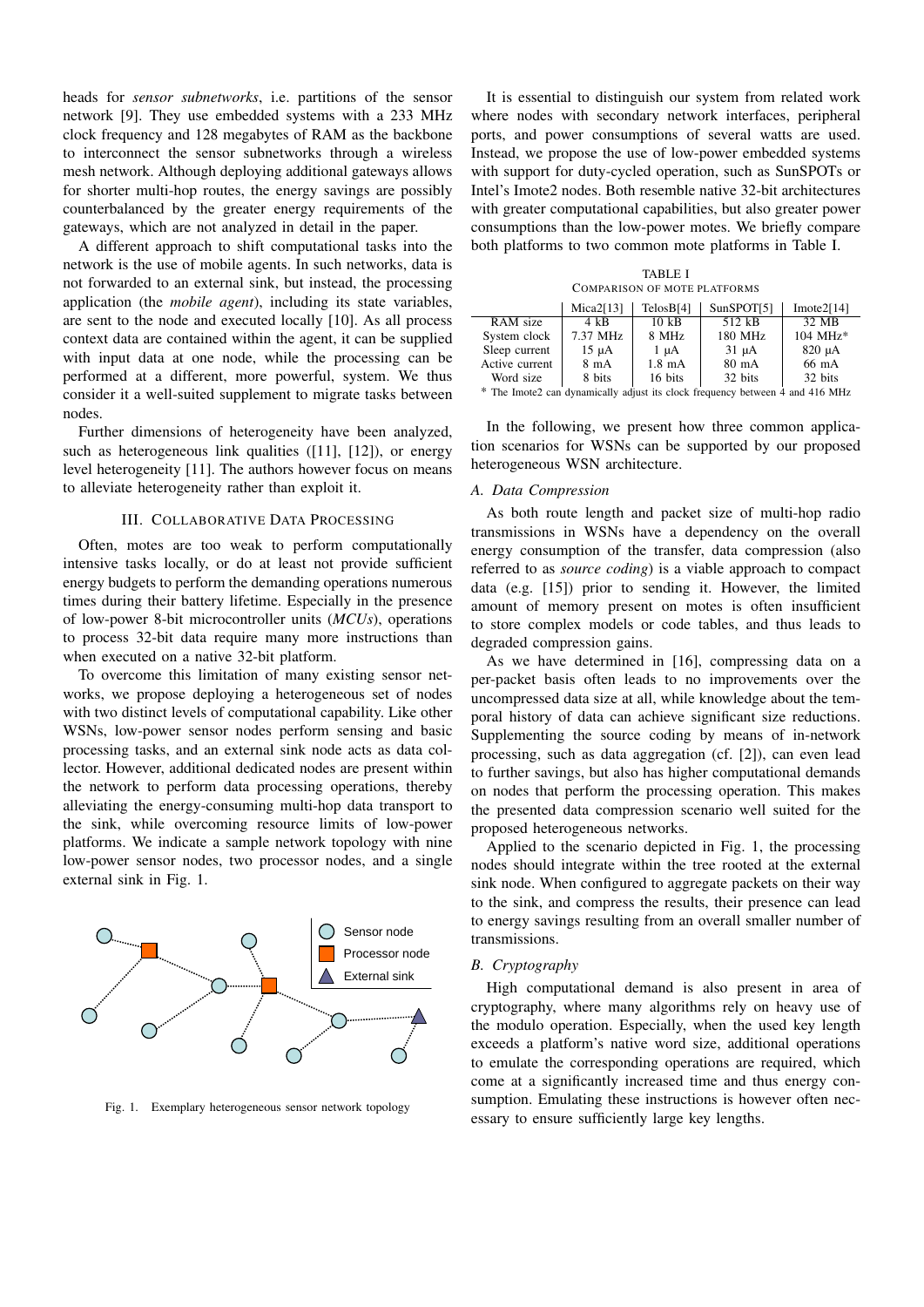Measurements on real hardware, performed by Gura et al. in [17], have shown that both ECC and RSA-1024 require more than 4.5 seconds to execute on an 8-bit microcontroller clocked at 14.7 MHz. When more powerful processing nodes are integrated with the sensor network, their greater computational capabilities allow them to perform strong cryptography within reasonable time limits.

Especially, the 32-bit word size and the significantly increased RAM size of the processor nodes reduce the need for instruction emulations and expensive data buffering on external memory, and can thus reduce the required execution time. When the processor nodes act as in-network terminals to provide secured links to the sink node, low-power sensor nodes can employ the AES-128 support of their CC2420 radio transceiver [18] to establish encrypted connections to the processor nodes with a low hop count.

# *C. High Data-Rate Sample Processing*

When sensors that generate high-volume data (such as image or audio sensors) are present within the network, their samples cannot be processed by the sensor node at all times, but are instead forwarded to the sink for further processing. The lack of hardware multipliers in many embedded systems also limits the use of algorithms with many multiplication and addition operations, such as the Fast Fourier Transform (*FFT*). Transferring all data to the sink however leads to a significant volume of traffic in the network.

If instead, a heterogeneous set of nodes is present in the network, resource-demanding tasks can be performed in less time when configuring the processor nodes to specialize on these tasks and request the sensor nodes to transmit their data there. Due to their higher clock frequency and the larger RAM size, the processor platforms inherently consume more energy in all operation modes. However, their reduced processing time improves both transmission delays and power demand, and thus counterbalances the higher energy consumption.

## IV. THEORETICAL ENERGY ANALYSIS

When considering the current consumption values quoted in Table I, it is obvious that both platforms suited as processors (SunSPOT and Imote2) have a significantly greater energy demand in both active and deep sleep modes than the two sensor node platforms (Mica2 and TelosB). However, the clock frequencies differ by one order of magnitude, hence many more operations can be performed on a processor node within the same amount of time. For the sake of simplicity, we assume an identical number of instructions required to perform the same task on all platforms, although sophisticated features and special extensions to the instruction set present in the processing nodes may lead to deviations.

TABLE II EXECUTION TIME AND POWER CONSUMPTION OF THE DEMO METHOD

|                 | Mica <sub>2</sub> | TelosB            | SunSPOT           | Imote <sub>2</sub> |
|-----------------|-------------------|-------------------|-------------------|--------------------|
| Execution time  | $13.6$ ms         | $12.5$ ms         | $0.55$ ms         | $0.96$ ms          |
| Energy per call | $327 \mathrm{uJ}$ | $67.6 \text{ uJ}$ | $82.7 \text{ uJ}$ | 98.4 uJ            |
| Average power   | $3.3$ mW          | $0.68$ mW         | $0.85$ mW         | $1.37$ mW          |

# *A. Execution Duration*

To visualize the impact of the clock speed, we have assumed a demo method of 100,000 instructions and evaluated the time and energy required to execute it. The corresponding results for a single call are shown in Table II. Additionally, the table contains the results from our analysis of the overall power consumption when calling the method 10 times per second and immediately putting the MCU into sleep mode when the method has finished.

Although both processor node platforms require between 22 and 45 percent more energy to perform the operation, their benefit of a 32-bit architecture and the corresponding reduced emulation demand for complex algorithms is expected to counterbalance the additional energy requirements. Additionally, the average power consumption of the SunSPOT is only 25% higher than the TelosB's when duty-cycling the node, and put into perspective when considering the achievable savings in terms of the overall network traffic.

# *B. Node Lifetimes*

Having determined a comparable energy demand to perform the same algorithms on the more powerful processing platforms, it has become clear that a WSN can benefit from the use of heterogeneous nodes. However, to ensure a long network lifetime, processors should not deplete their batteries faster than the remaining nodes in the network. When continuously operating SunSPOT nodes with a battery capacity of 750 mAh, their lifetime is limited to around nine hours. In contrast, when assuming a duty cycle of only 10% (i.e. spending 90% of the time in sleep mode), lifetime increases to 93 hours, and when activity phases are limited to 2%, the overall node lifetime extends to 16.5 days. It is thus mandatory to find algorithms which achieve a tradeoff between energy and delay constraints, considering the costs of local computation, innetwork processing, or the transfer to the external sink in their decision process.

#### V. CONCLUSION AND OUTLOOK

In this paper, we have presented the benefits of heterogeneous sensor networks, comprising nodes with different computational capabilities. By adding nodes with higher computational performance to a WSN, complex tasks can be performed within the network instead of transferring all data to an external sink node. Although the faster processor nodes exhibit an increased energy consumption, we have theoretically shown that energy savings can be achieved by deploying processor nodes, as their greater energy consumption is counterbalanced by reduced execution times and less traffic in the network.

## *A. Future Work*

In successive work, we target to investigate deployment strategies for the processor nodes and conduct practical experiments with heterogeneous sensor networks, based on our TWiNS.KOM testbed, which integrates TelosB and SunSPOT devices [6]. We also intend to evaluate the applicability of the developed algorithms on networks that are heterogeneous in terms of energy.